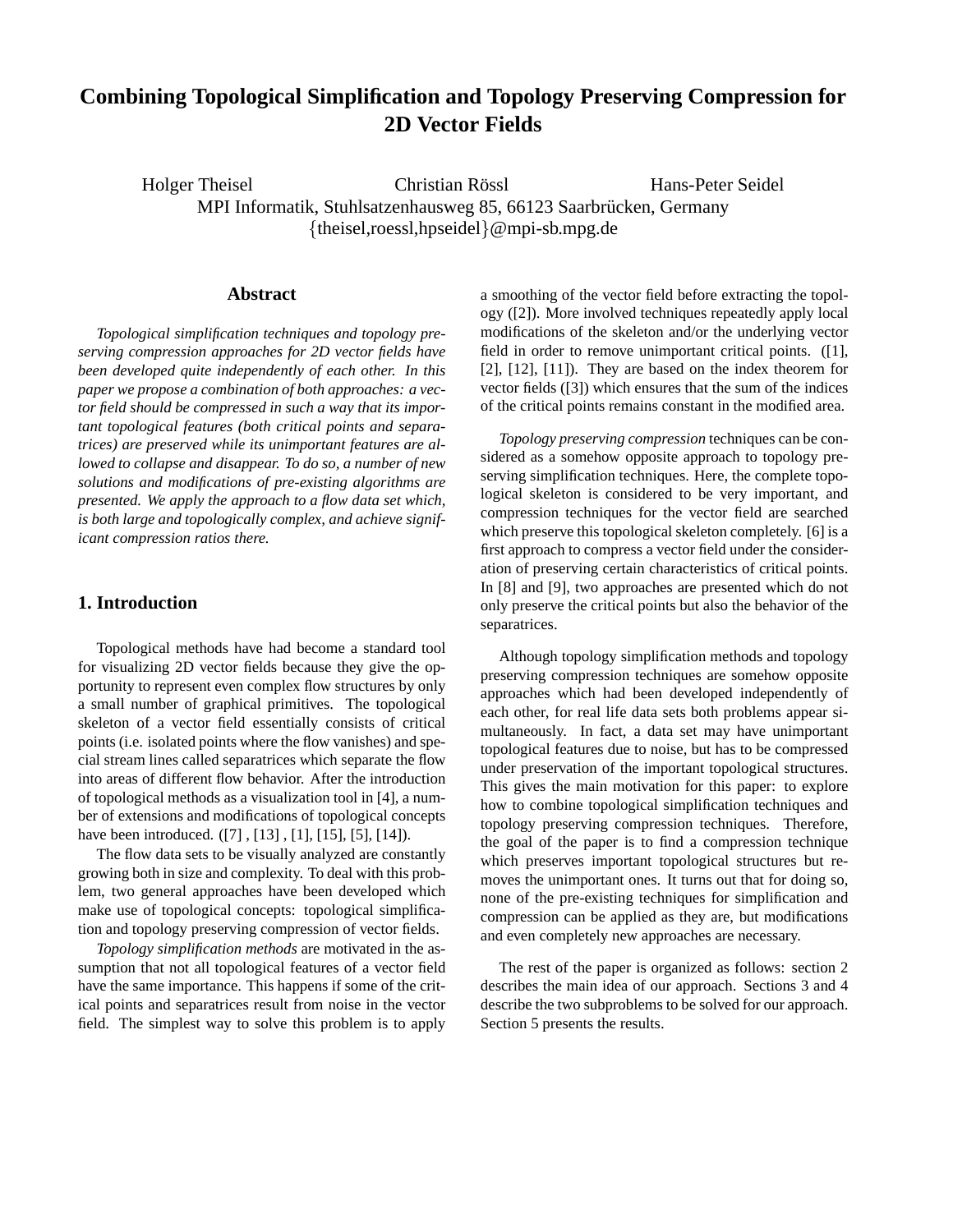### **2 Description of the main idea**

In this paper we consider piecewise linear vector fields with separatrices starting from saddle points and boundary switch points ([1]). Our approach of combining topological simplification and topology preserving compression can be written as follows:

- 1. Extract the complete topological skeleton (i.e., all critical points, boundary switch points and separatrices) of the original vector field.
- 2. Assign a weight  $w \in [0, 1]$  to every critical point and every separatrix. This weight describes the importance of the critical point or the separatrix.
- 3. Pick a threshold  $w_0 \in [0, 1]$  which distinguishes between important ( $w \geq w_0$ ) and unimportant features.
- 4. Apply a compression of the vector field which ensures the preservation of the important topological features.

As a result of this algorithm, we obtain a compressed version of the original vector field in which the important topological features are preserved. Since for step 1 standard methods for detecting critical points and integrating separatrices are applied, and step 3 is subject of interaction to steer the process, the new parts of the algorithm are in the steps 2 and 4. We discuss step 2 in detail in section 3 while step 4 is treated in section 4.

#### **3 Creating a system of importance weights**

The problem of creating a system of importance weights for the topological features is strongly related to the problem of topological simplification of vector fields: in both approaches important features have to be depicted. However, we need to compute the importance of both critical points and separatrices. Since all pre-existing topology simplification algorithms only consider critical points, we have to introduce a new algorithm.

The main problem to provide a system of weights is to make it topologically consistent for every threshold *w*0. This means, for every  $w_0 \in [0, 1]$  the subskeleton consisting of all critical points and separatrices with a weight larger or equal  $w_0$  must describe a valid topological structure. Thus, the following conditions have to be fulfilled:

- 1. Fulfill the index theorem for the whole vector field: the sum of the indices of all important critical points must be constant and independent of  $w_0$ .
- 2. Consistency of separatrices: every separatrix must start in a saddle or boundary switch point, every separatrix must end in a source/sink or leave the domain of the vector field, from every saddle exactly four separatrices and emanating.

To fulfill condition 1, we first group the critical points to pairs such that each pair consists of a saddle and a nonsaddle (i.e., source or sink). Then both points of a pair are assigned with the same weight. Section 3.1 discusses this step in detail. To fulfill condition 2, a system of weights for the separatrices has to be found as well as the initial weights of the pairs of critical points have to be updated. Section 3.2 presents the details of this step. Some results of the approach are shown in section 3.3.

## **3.1 Coupling critical points and finding initial weights**

Several approaches to couple critical points are reported in the literature. [2] uses the Euclidian distance of the critical points to couple them, [12] demands that critical points building a pair have a common separatrix. However, these coupling strategies do not always yield unique solutions especially in areas containing many critical points. Moreover, they do not provide an importance weight of a critical point. Because of this, we propose an alternative approach which is based on the concept of feature flow fields [10] which originally had been developed to track critical points in time-dependent vector fields. Given a vector field  $\mathbf{v}(x, y) = (u(x, y), v(x, y))^T$ , we construct a vector field **v***<sup>s</sup>* by applying a very strong Laplacian smoothing which only keeps the boundary of the domain of **v** unchanged. This operator can be expected to smooth out many topological features of **v**. In fact, we expect **v***<sup>s</sup>* to have significantly less critical points than **v**. Now we consider the time-dependent vector field **u** $(x, y, t) = (1 - t)\mathbf{v} + t\mathbf{v}_s$  in the time interval  $0 \le t \le 1$ . To track the behavior of the critical points of **u** over the time, we construct a 3D vector field **f** in such a way that the paths of the critical points of **u** over time correspond to stream lines of **f**. In [10] it is shown that

$$
\mathbf{f}(x, y, t) = \begin{pmatrix} \det(\mathbf{u}_y, \mathbf{u}_t) \\ \det(\mathbf{u}_t, \mathbf{u}_x) \\ \det(\mathbf{u}_x, \mathbf{u}_y) \end{pmatrix} .
$$
 (1)

To check if a critical point  $(x_0, y_0)$  in **v** has a partner critical point, we simply integrate the stream line of **f** starting from  $(x_0, y_0, 0)$  until **f** leaves the valid domain either in a point  $(x_1, y_1, 0)$  or in a point  $(x_1, y_1, 1)$ . In the first case it can be shown ([10]) that  $(x_1, y_1)$  is a critical point of **v** with an index opposite to  $(x_0, y_0)$ :  $(x_0, y_0)$  and  $(x_1, y_1)$  become a couple, and their common weight *w* is determined by the maximal *t*-value of the stream line of **f** between  $(x_0, y_0, 0)$  and  $(x_1, y_1, 0)$ . If the stream line of **f** ends in a point  $(x_1, y_1, 1)$ ,  $(x_0, y_0)$  does not have a partner critical point in **v**, it gets the weight 1. Figure 1a gives an illustration. Figure 1b illustrates the approach for the test data set described in section 5.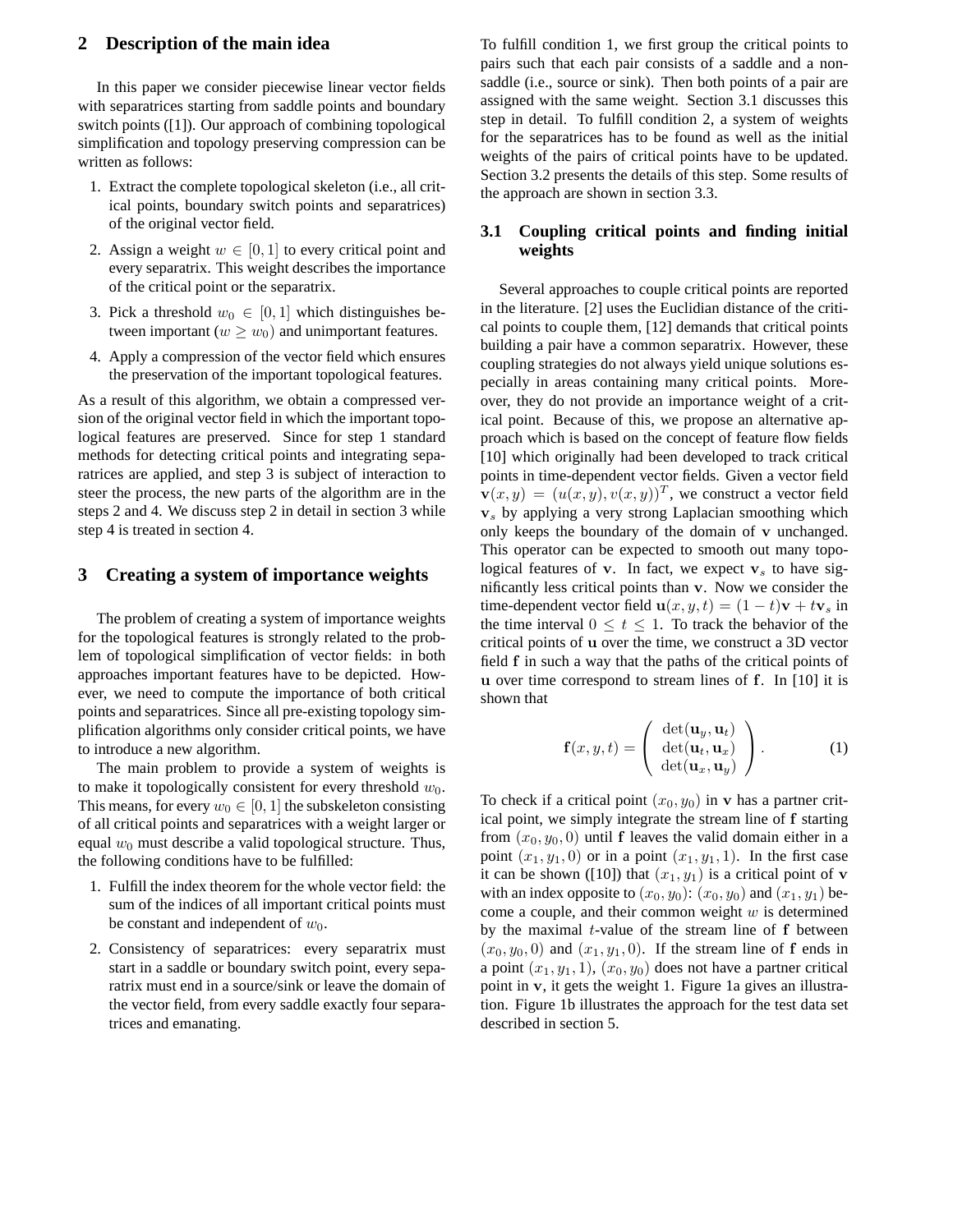

**Figure 1.** a) 3 critical points  $x_0$ ,  $x_1$ ,  $x_2$  of **v** and the stream lines of the feature flow field  $f$ ;  $x_0$  gets the weight 1 while  $x_1$  and  $x_2$  get the common weight *w*; b) feature flow field for test data set.

#### **3.2 Making the weights consistent**

Given the partner relation and the initial weights of the critical points from the algorithm described above, we now have to adjust these weights and find weights for the separatrices in such a way that this system is consistent for every threshold  $w_0$ . This means, the following conditions have to be fulfilled:

- 1. Two partner critical points must have the same weight. This ensures the index theorem for every  $w_0$ .
- 2. The four separatrices starting from a saddle point must have the same weight as their creating saddle.
- 3. If a separatrix ends in a source or a sink, the weight of this source/sink must not be smaller than the weight of the separatrix.

We start out with the following initial weights: every critical point is assigned the weight from section 3.1, every separatrix starting from a boundary switch point gets a weight of 1, and every separatrix starting from a saddle gets a weight of 0. Then we repeatedly correct the weights which contradict to the conditions above:

- a) If two partner critical points have a different weight, they are set to the maximum of both weights.
- b) If a separatrix starting from a saddle has a smaller weight than the saddle, its weight is set to the weight of the saddle.
- c) If a separatrix ends in a source/sink and the weight of the source/sink is smaller than the weight of the separatrix, the weight of the source/sink is set to the weight of the separatrix.

This process stops if all conditions of 1–3 mentioned above are fulfilled. Obviously, the termination of this algorithm is ensured: in the worst case the algorithm stops when all weights reach the value 1.

#### **3.3 Results of creating importance weights**

We show the results of creating the importance weights for the skin friction data set which is described later on in section 5. This data set consists of 338 critical points, 34 boundary switch points and 714 separatrices. After finding pairs of critical points and attaching them with weights as described in section 3.1, we analyzed the distribution of the weights on all critical points. The solid curve in figure 2 shows the result of this analysis: Approximately 22% of



**Figure 2.** Distribution of the importance weights for the skin friction data set; shown are the percentages of the features with a weight in the interval  $(i/10, (i +$  $1)/10$  for  $i = 0, \ldots, 9$ ; solid line: critical points after initializing; dotted line: critical points after making the weights consistent; dash-dotted line: separatrices after making the weights consistent.

all critical points have a very low weight (between 0 and 0.1) while only approximately 2% of the critical points have a very high weight (between 0.9 and 1). The distribution between these extreme values is approximately linear.

In the next step we initialized the separatrices and made the weights consistent as explained in section 3.2. Then the distribution of the weights of the critical points (dotted line) and separatrices (dash-dotted line) is shown in figure 2.

Figure 3 shows the important topological features of the data set for different thresholds  $w_0$ . The upper image ( $w_0$  = 0) shows the complete topological skeleton of the data set while the lowest image  $(w_0 = 1)$  shows only the topological features with a weight of 1.

#### **4 The compression algorithm**

To compress the vector field, we use an adapted version of the algorithm in [9] because it seems to be the first and currently only approach which gives reasonable compression ratios while preserving both the critical points and the separatrices. However, for our purposes this algorithm needs some modifications, since now we distinguish between important and unimportant critical points and separatrices.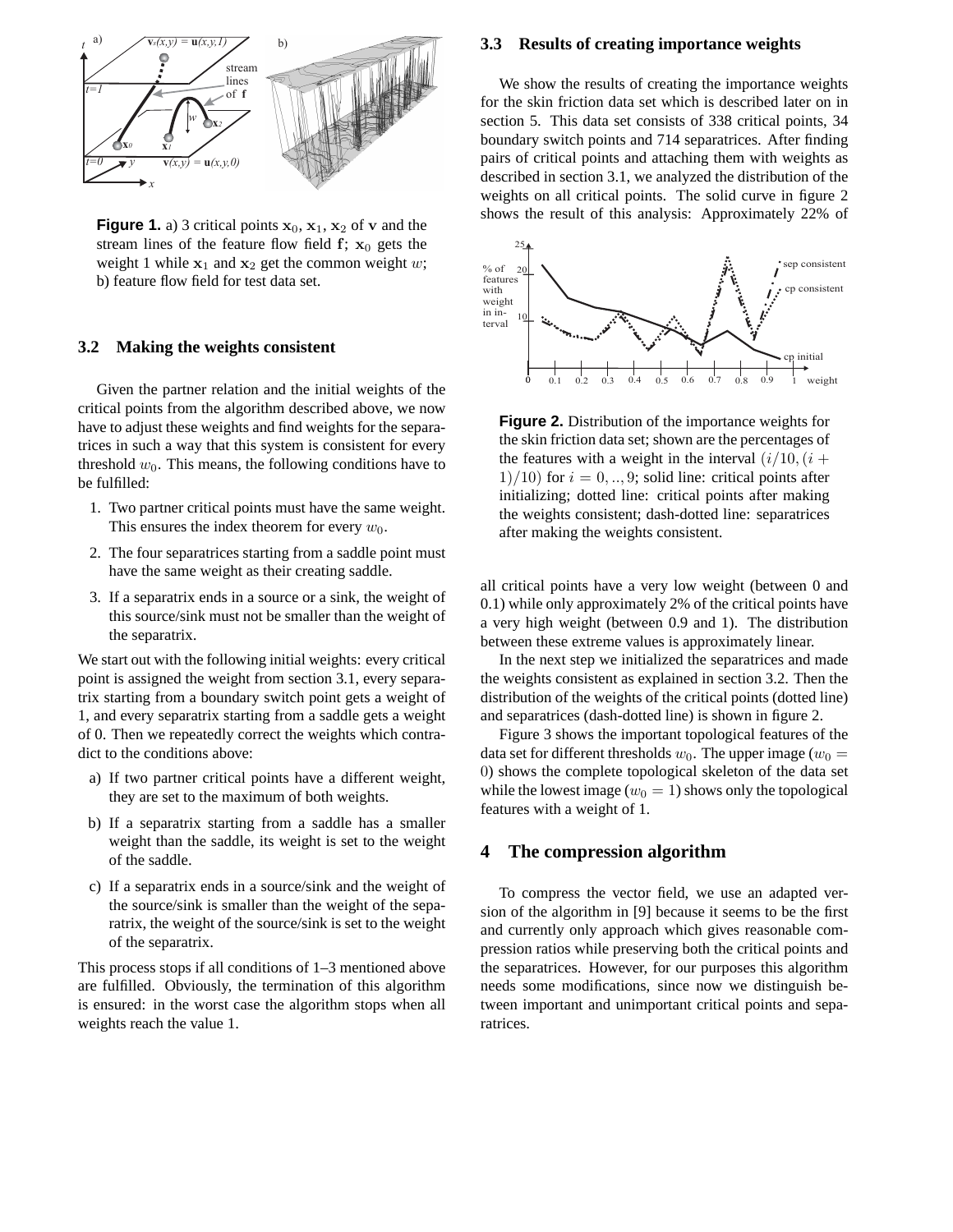

**Figure 3.** Important topological features for different thresholds  $w_0$ ; the upper image  $(w_0 = 0)$  shows the complete topological skeleton.

In [9] it was shown that  $-$  loosely spoken  $-$  for a local modification of the vector field it can be decided entirely by a local analysis whether or not this modification changes the topology of the vector field. This property was used to repeatedly apply topology preserving local modifications to a piecewise linear vector field – namely half-edge collapses. To check if a half-edge collapse  $\mathbf{p}_0 \rightarrow \mathbf{p}_1$  (where  $\mathbf{p}_0$  and **p**<sup>1</sup> are two vertices sharing a common edge) preserves the topology, a number of points is collected on the boundary of the 1-ring around  $\mathbf{p}_0$ . These points are the entry and exit points of all separatrices passing through the 1-ring, and the boundary switch points of the vector field restricted to the 1-ring. After simulating the half-edge collapse and recomputing these points on the boundary, the cyclic order of the corresponding points before and after the collapse is compared: if this cyclic order remains unchanged, the halfedge collapse does not change the topology of the vector field. If a half-edge collapse is found to be allowed and if it is carried out, all separatrices passing through the affected area have to be updated.

This algorithm in [9] was designed in such a way that it did not allow any changes of critical points: if a critical point is located inside the 1-ring around  $\mathbf{p}_0$ , a half-edge collapse  $\mathbf{p}_0 \rightarrow \mathbf{p}_1$  was not allowed. For our purposes, this condition has to be relaxed such that only the presence of an important critical point (i.e. a critical point with a weight above the threshold) prohibits the collapse. If unimportant critical points are inside the 1-ring, they are allowed to move, change and even collapse with other unimportant



**Figure 4.** a) 1-ring containing an unimportant saddle (solid circle) and an unimportant source (hollow circle); b) simulated half-edge collapse with new locations of the inner critical points; c) integrating the separatrices gives a similar cyclic order of the corresponding points like in a): the half-edge collapse does not change the topology.

critical points<sup>1</sup>.

If the 1-ring contains unimportant critical points and they do not disappear during the simulated half-edge collapse, the test is very similar to [9]. If a saddle point is present, its new location after the half-edge collapse has to be extracted, and the new separatrices starting from it have to be integrated until they end in a source/sink or leave the 1-ring. Figure 4 gives an illustration.

If the half-edge collapse leads to a collapsing and disappearing of a saddle and a non-saddle (both unimportant critical points), the test of [9] has to be modified such that the separatrices coming from he saddle are not considered for the test. Figure 5 gives an illustration.



**Figure 5.** a) 1-ring containing two unimportant critical points; b) if a half-edge collapse makes the critical points disappear, the separatrices starting from the saddle point are not considered for comparing the cyclic order (grey arrows) in a); c) reintegrating the remaining separatrices and comparing the cyclic order with a): here the half-edge collapse changes the topology because the cyclic orders differ.

Note that, although we could distinguish between important and unimportant critical points in the algorithm, this distinction cannot be done for separatrices. In fact, all sep-

 $<sup>1</sup>$ In fact, a collapse of unimportant critical points is even desired, since</sup> it increases the chances to find more allowed half-edge collapses.